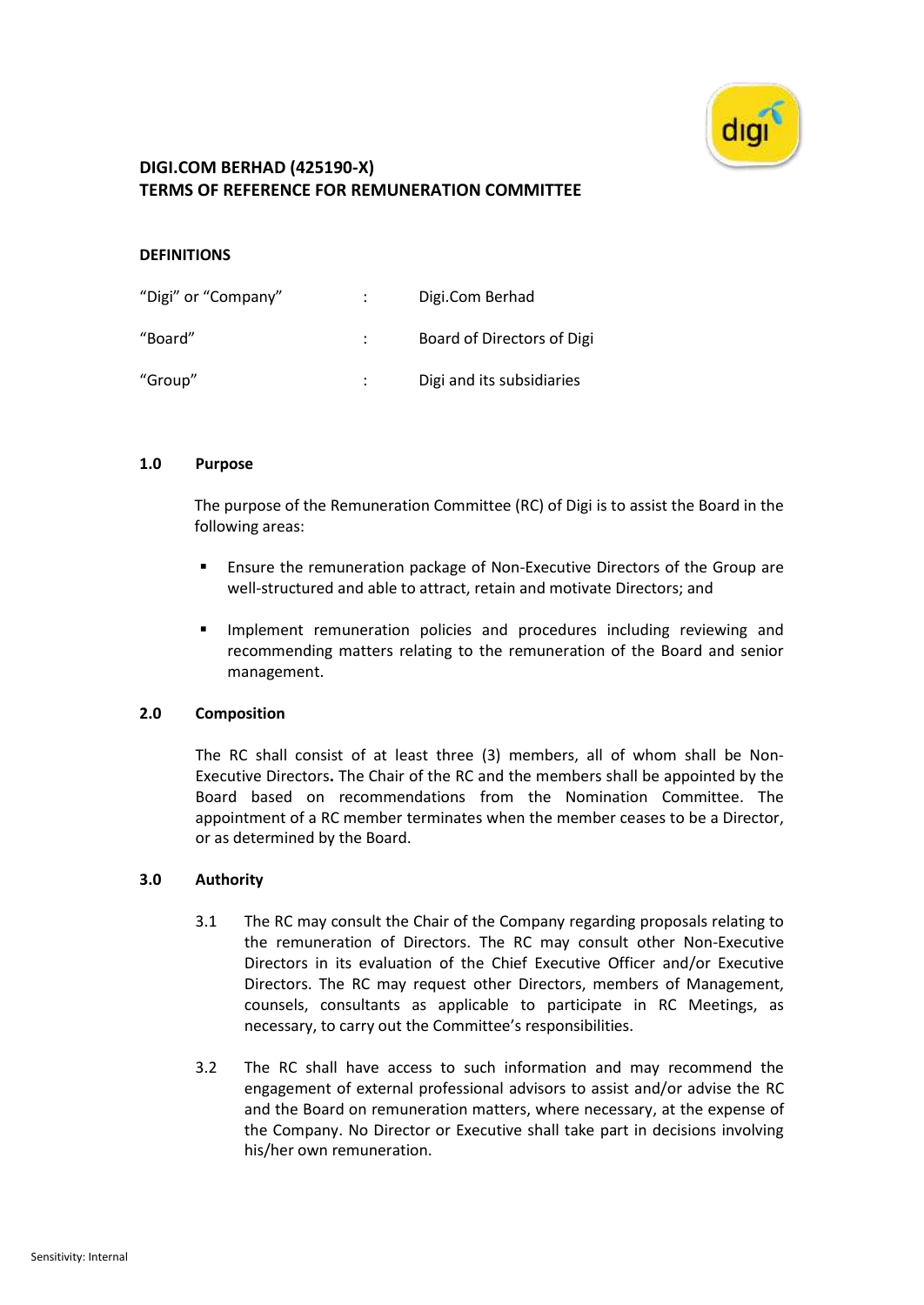

#### **4.0 Responsibilities**

The responsibilities of the RC shall include the following:-

4.1 To establish and recommend to the Board the remuneration structure and policy for Directors and senior management aligned with their responsibilities and contributions. This includes the terms of employment or contract of employment or service, benefits, pension or incentive scheme entitlement, bonuses, fees and expenses, and any compensation payable on the termination of the service contract by the Company and/or the Group, and to review for changes to the policy, as necessary.

In determining such policy, the RC shall take into account all factors which it deems necessary including relevant legal and regulatory requirements. The objective of the remuneration policy is to attract, retain and motivate executive management of the quality required to run the Company successfully without paying more than necessary, having regard to the views of shareholders and other stakeholders. The RC shall administrate a fair and transparent procedure for setting such policy. The remuneration policy should have regard to the risk appetite of the Group and alignment to the Group's long-term strategic goals.

4.2 To review and determine the remuneration in all forms for the Directors, to be aligned with their merit, qualification, responsibilities, contributions and competence, having regard to the Group's operating results, individual performance and comparable market statistics.

The detailed remuneration of each Director (including the remuneration for services rendered to Digi Group) should be disclosed in the Integrated Annual Report on a named basis.

The determination of remuneration packages of Non-Executive Directors, including Non-Executive Chair of the Board, should be a matter for the Board as a whole where the individuals concerned shall abstain from discussion of their own remuneration.

The RC shall delegate to the CEO to determine the remuneration of senior management, to be aligned with their merit, qualification, responsibilities, contributions and competence having regard to their individual achievement mapped against specific financial and non-financial performance measures and targets, the Group's operating results and comparable market statistics.

4.3 To review the CEO's goals and objectives, and to assess his/her performance against these objectives as well as contribution to corporate strategy.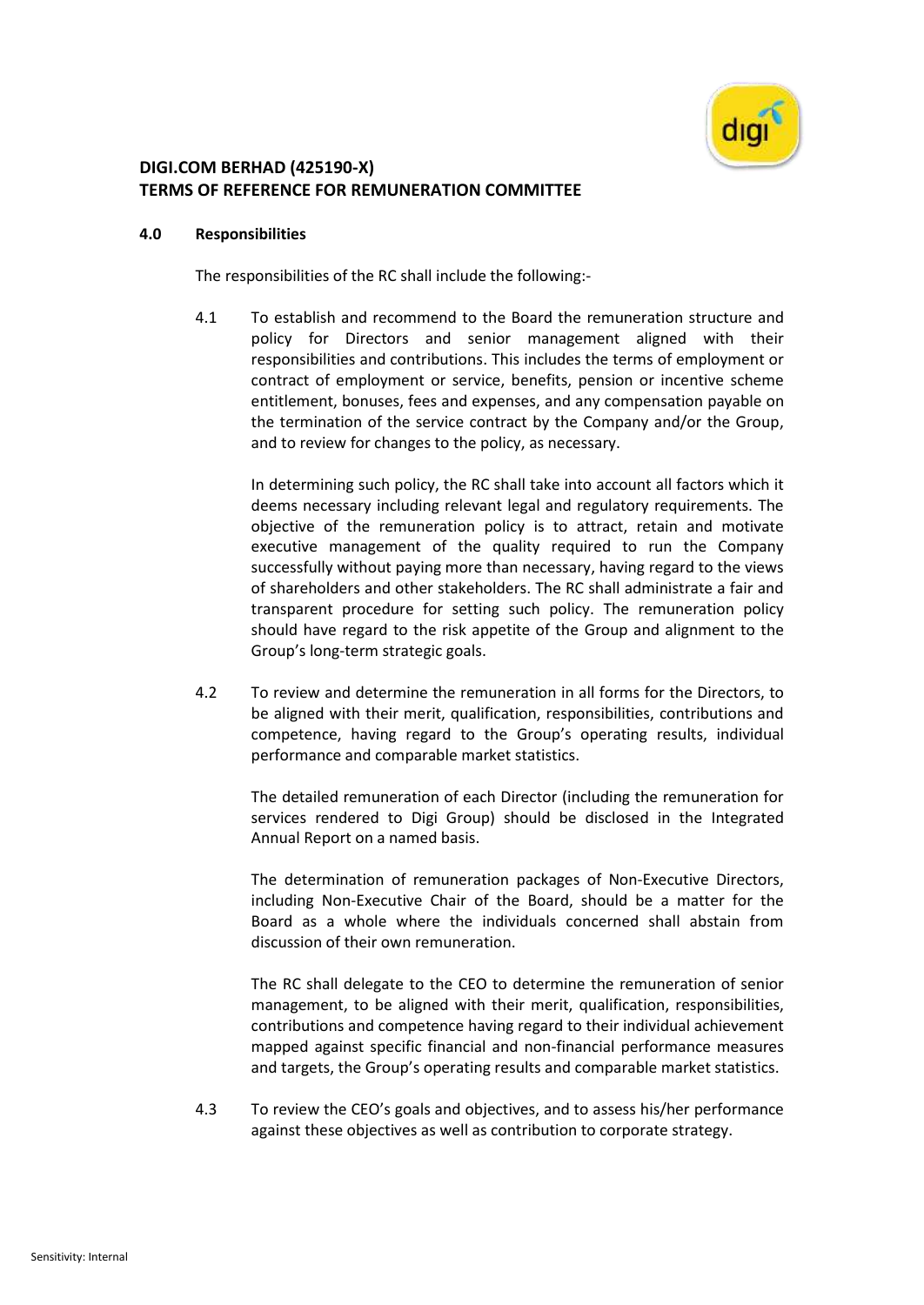

- 4.4 To ensure that a strong link is maintained between the level of remuneration and individual performance against agreed targets, the performance-related elements of remuneration setting forms a significant proportion of the total remuneration package of CEO.
- 4.5 To review the fees and any benefits payable to the Directors including any compensation for loss of employment of a Director or former Director.
- 4.6 Pursuant to Section 230 of the Companies Act 2016, the fees and any benefits payable to the Directors including any compensation for loss of employment of a Director or former Director of the Company and its subsidiaries shall be approved at a general meeting.

### 5 **Meetings**

## **5.3 Frequency of Meetings**

The RC shall meet at least once a year. Additional meetings shall be scheduled as considered necessary by the RC or Chair of the RC.

## 5.2 **Quorum and Proceedings of Meetings**

- 5.2.1 The quorum for the RC meeting shall be at least two (2) members. In the absence of the Chair, the members present shall elect one of their members to chair the meeting.
- 5.2.2 Matters arising at any meeting shall be decided by a majority vote, with each member having one (1) vote. In the event of equality of votes, the Chair of the RC shall have a casting vote. However, at Meetings where two (2) members are present or when only two (2) members are competent to vote on an issue, the Chair will not have a casting vote.
- 5.2.3 The RC may conduct its meeting to include participation thereat by any member or invitee via video or teleconferencing or any other means of audio or audio – visual communications which all persons participating in the meeting can hear each other. Such participation in a meeting shall constitute presence in person in such meetings.
- 5.2.4 The RC may deal with matters by way of circular reports and resolutions in lieu of convening a formal meeting. A resolution in writing, signed or approved by letter, electronic email or other electronic communication by all members of the RC, shall be as effectual as if it had been passed at a meeting of the RC duly convened and held. Any such resolution may consist of several documents in like form, each signed by one or more RC members.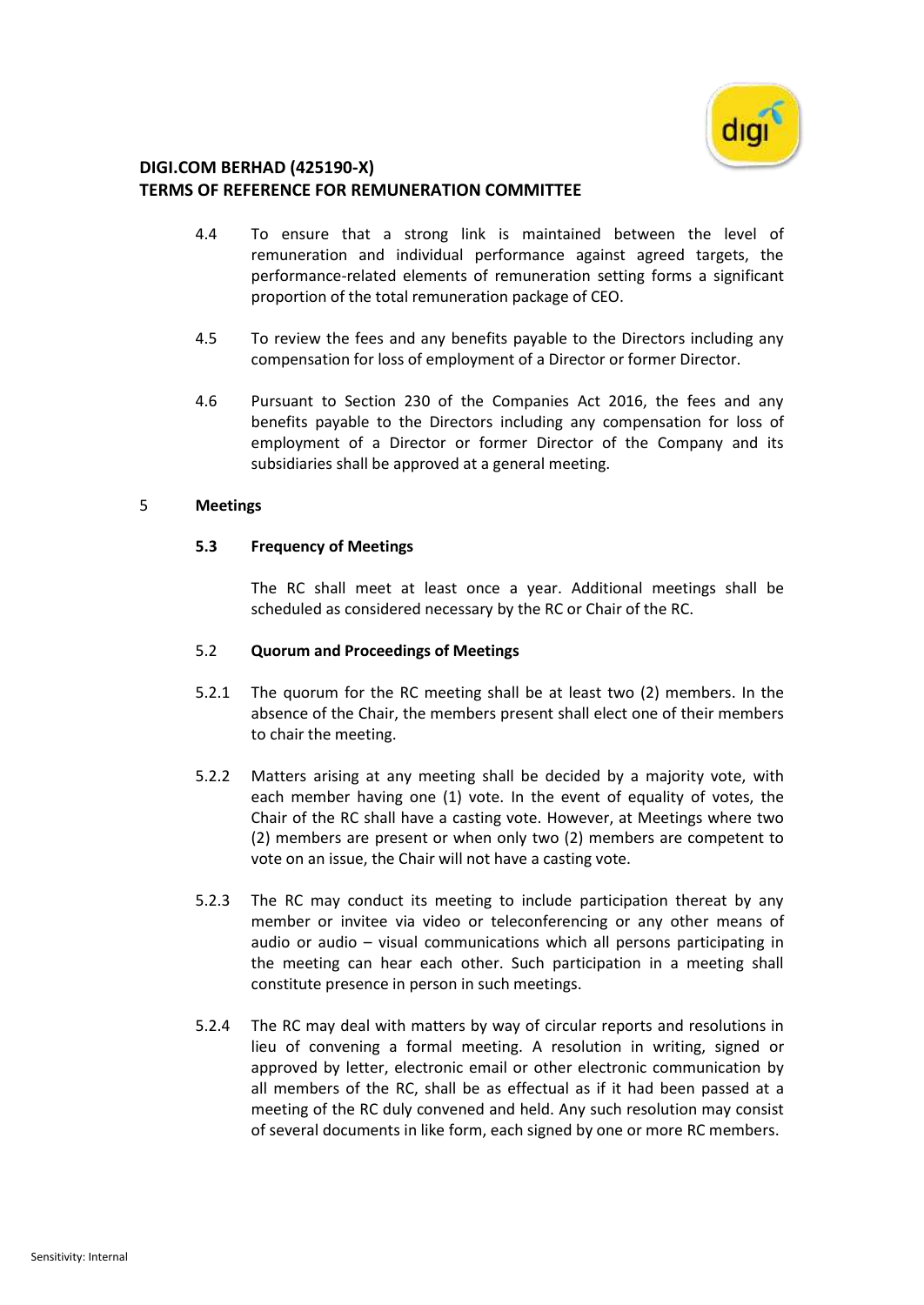

## **6.0 Secretary and Notice of Meetings**

- 6.1 The Company Secretary shall be the Secretary of the RC and shall be responsible, in consultation with the Chair of the RC, for drawing up the agenda, supported by explanatory documentation, and circulating it to the RC at least five (5) working days before the meeting date. The Secretary shall also attend each RC meeting, and be responsible for keeping the minutes of RC meetings and circulating them to the RC and other members of the Board.
- 6.2 The Chair of the RC may also invite other Board members and/or senior management to participate in the meeting as and when necessary.

## **7.0 Minutes of Meetings**

- 7.1 The draft minutes of each RC meeting are to be reviewed by the Chair of the RC and circulated to all RC members by the Company Secretary as soon as practicable but no later than the distribution date for papers for the next RC meeting at which the minutes of the meeting are to be confirmed.
- 7.2 The minutes of the meetings shall be signed by the Chair of the meeting at which the proceedings were held or by the Chair of the next succeeding meeting and if so signed, shall be conclusive evidence without any further proof of the facts thereon stated. Such minutes shall be kept at the registered office of Digi and shall be open for inspection by the Board. Any request by Management or other persons to inspect the minutes shall be subject to the approval of the Chair of the RC.

### **8.0 Reporting Responsibilities**

8.1 The RC, through the RC Chair shall report to the Board at the next Board meeting on its proceedings on all matters within its duties and responsibilities after each RC meeting. When presenting any recommendation to the Board, the RC will provide such background and supporting information as may be necessary for the Board to make an informed decision.

### **9.0 Annual General Meting**

9.1 The Chair of the RC should attend the Annual General Meeting of the Company to answer any shareholder's questions on the RC's activities.